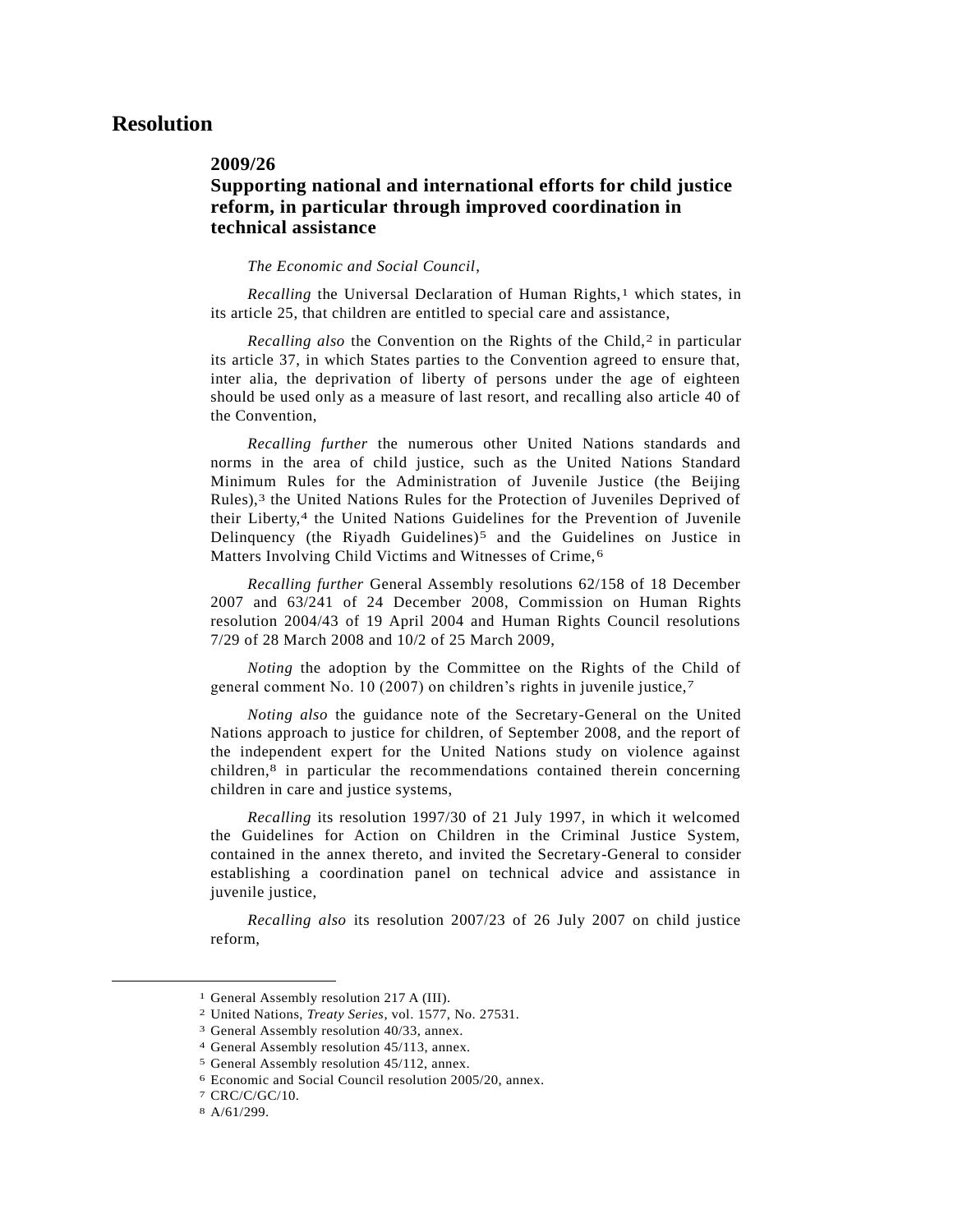*Welcoming* the report of the Secretary-General on the support of national efforts for child justice reform, in particular through technical assistance and improved United Nations system-wide coordination,9

*Noting* that, according to that report, some States have reported on the implementation of effective measures to reduce the use of imprisonment and pretrial detention for juveniles in conflict with the law, while many States still use deprivation of liberty as the rule rather than an exception,

*Noting also* the increased specialization of institutions and professionals and the provision of appropriate training and retraining in this area and the development of diversion, restorative justice and alternatives to detention programmes reported by Member States, and encouraging other States to adopt such programmes,

*Acknowledging with satisfaction* the work of the Interagency Panel on Juvenile Justice and of its members, the Department of Peacekeeping Operations of the Secretariat, the Office of the United Nations High Commissioner for Human Rights, the United Nations Office on Drugs and Crime, the United Nations Children's Fund, the United Nations Development Programme, the United Nations Interregional Crime and Justice Research Institute, the Committee on the Rights of the Child and a number of nongovernmental organizations, in particular the coordination of the provision of technical advice and assistance in the area of child justice and the active participation of civil society in that work,

*Bearing in mind* that the United Nations approach to justice for children contained in the guidance note of the Secretary-General of September 2008 aims at full application of United Nations standards and norms for all children who come into contact with justice and related systems as victims, witnesses or alleged offenders or in other circumstances where judicial intervention is needed,

1. *Urges* Member States to pay particular attention to or increase the attention paid to the issue of child justice and to take into consideration applicable international instruments and, as appropriate, applicable United Nations standards and norms for the treatment of children in conflict with the law, in particular juveniles deprived of their liberty, and child victims and witnesses of crimes, taking into account also the age, gender, social circumstances and development needs of such children;

2. *Invites* Member States to adopt, where appropriate, comprehensive national action plans on crime prevention and child justice reform dealing, in particular, with preventing child involvement in crime, ensuring access to legal assistance, especially for those children with scarce resources, and reducing the use and the duration of juvenile detention, especially at the pretrial stages, including through the use of diversion, restorative justice and alternatives to detention, the reintegration of children in conflict with the law into their communities and child-sensitive procedures for all children in contact with the justice system;

3. *Also invites* Member States and their relevant institutions to adopt, where appropriate, a comprehensive approach to child justice reform, including through policy reform, legal reform, the establishment of data collection and information management systems, the strengthening of

 $\overline{\phantom{a}}$ 

<sup>9</sup> E/CN.15/2009/12.